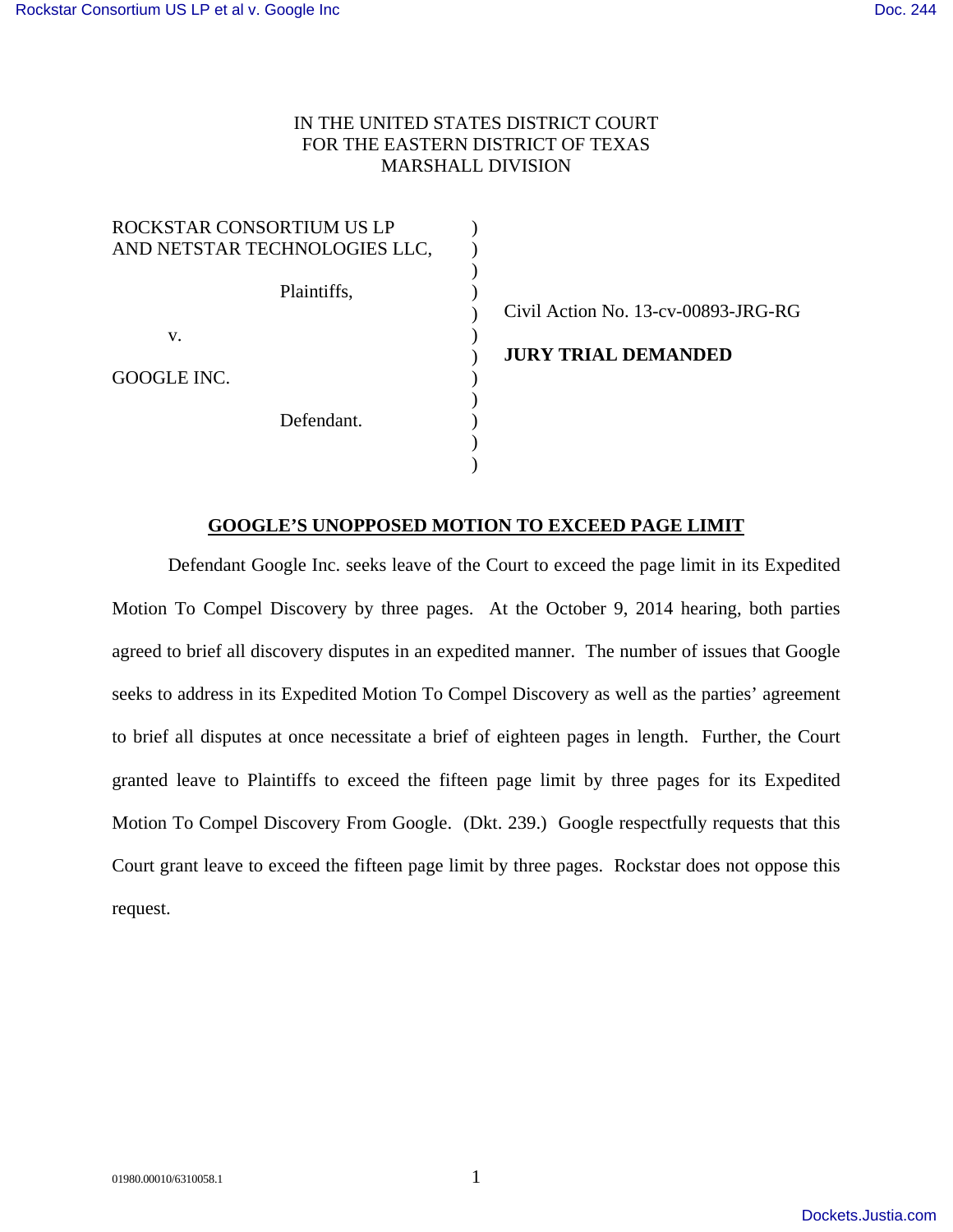## DATED: November 3, 2014 QUINN EMANUEL URQUHART & SULLIVAN, LLP

By /s/ David Perlson

J. Mark Mann State Bar No. 12926150 G. Blake Thompson State Bar No. 24042033 MANN | TINDEL | THOMPSON 300 West Main Street Henderson, Texas 75652 (903) 657-8540 (903) 657-6003 (fax)

QUINN EMANUEL URQUHART & SULLIVAN, LLP Charles K. Verhoeven charlesverhoeven@quinnemanuel.com David A. Perlson davidperlson@quinnemanuel.com 50 California Street, 22nd Floor San Francisco, California 94111-4788 Telephone: (415) 875 6600 Facsimile: (415) 875 6700

*Attorneys for Google Inc.*